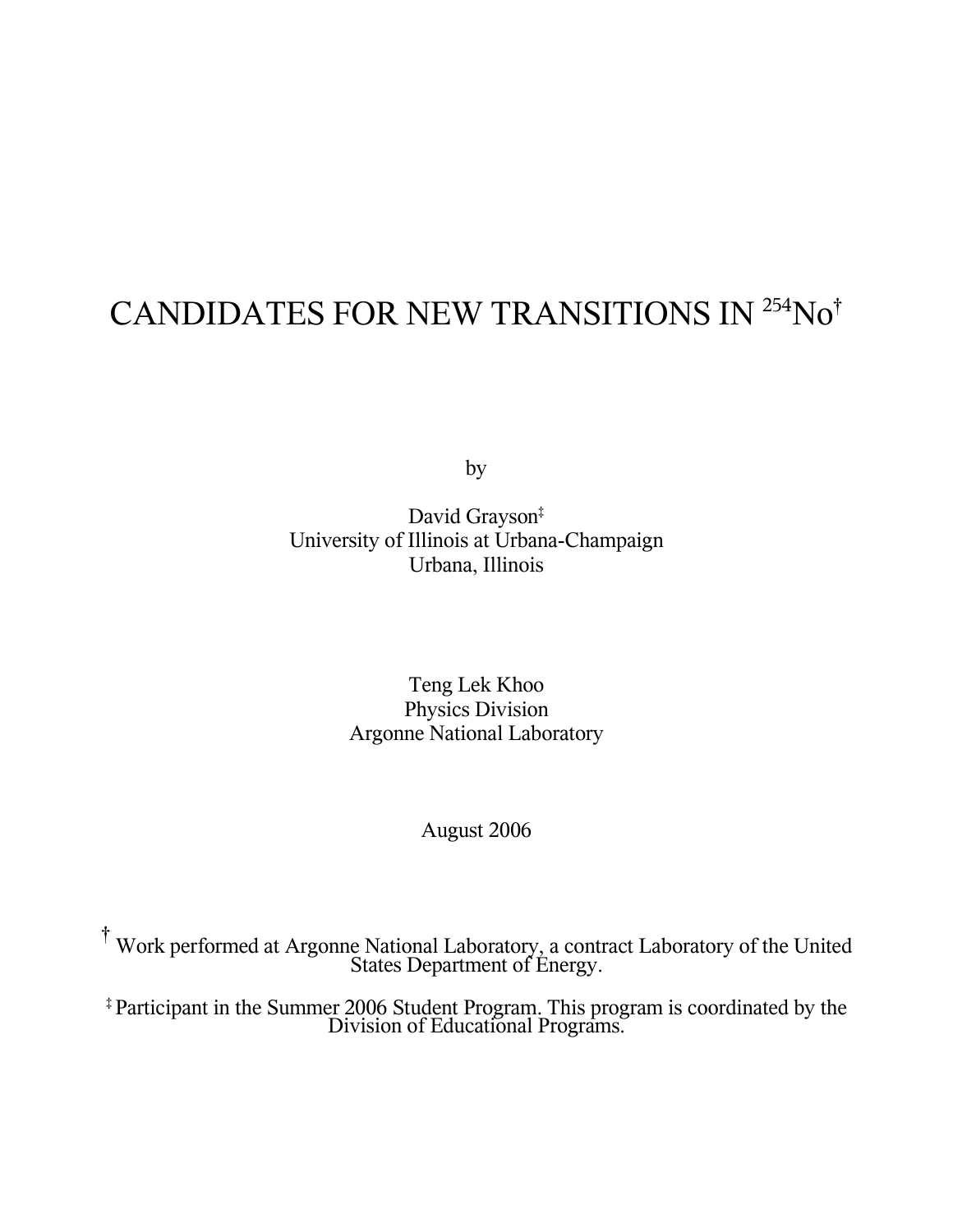## **1. Introduction**

Part of modern nuclear physics is the study of nuclei at the limits of existence. The relative stability of nuclei with more than  $\sim$ 100 protons is generated entirely by the "shell correction energy," a quantum mechanical effect which reflects the shell structure in nuclei [1,2]. This effect is responsible for a theoretical island of stable superheavy nuclei. Different theories disagree about the location of this island. Thus, by studying the quantum states of  $254$ No, one can learn more about the shell correction energy and find out which theories are more likely to be correct.

populated at the lower 219 MeV beam energy.

The aim of this report is to identify higher spin states in the ground state band, which will help determine the maximum spin that the <sup>254</sup>No nucleus can sustain, giving us information about the fission barrier as a function of spin.

## **2. Previous Work**

Previous studies of <sup>254</sup>No at Argonne National Laboratory (ANL) and at the University of Jyväskylä have tentatively identified the ground state band of <sup>254</sup>No up to a spin of 24ħ (see Fig. 1).



**Fig. 1.** *Previously published* proposal for partial level scheme of  $254$ No (figure from ref. [1]).

# **3. Experimental Setup**

An experiment (*gsfma116*) to measure the gamma ray coincidences of <sup>254</sup>No was performed at Argonne National Laboratory in July 2003 using the Argonne Tandem-Linac Accelerator System (ATLAS). The reaction <sup>208</sup>Pb(<sup>48</sup>Ca,2n)  $^{254}$ No was used to create excited  $^{254}$ No nuclei at beam energies of 219 MeV and 223 MeV. The resulting gammarays were detected by Gammasphere, an efficient gammaray detector with solid angle nearly 4π, a sum-energy efficiency of 72% (for 898-keV photons) [2], and an energy resolution of approximately 2-3 keV. Most of these nuclei fissioned quickly, but a few remained <sup>254</sup>No for longer and cooled down by emitting gamma rays.

The gamma ray energies and other data collected by ATLAS devices were divided in to distinct events, with each event corresponding to one probable nuclear reaction. The <sup>254</sup>No events were uniquely identified with the Argonne Fragment Mass Analyzer through measurements of (i) the mass/charge ratio, (ii) the energy lost in the parallel-plate avalanche counter (PPAC), (iii) the time for the particle to fly from the PPAC to a double-sided silicon strip detector (DSSD) ~50 cm away, and (iv) the implant energy in the DSSD [5]. Computed is the *gamma-gamma matrix*, a symmetric two-dimensional histogram where each count represents a *coincidence* between the two gamma ray energies (e.g. a count at (214, 414) indicates that two gamma rays of those respective energies were detected in the same event).

This report also refers to data from two older Argonne experiments with similar setups which had beam energies of 215 MeV (*gsfma23*) and 219 MeV (*gsfma55*) respectively [2]. Referred to also in this report are the data from two  $^{254}$ No experiments from the University of Jyväskylä [1].

## **4. Results**

#### *4-1. Consistency with Previous Work*

The numerous gamma-gamma coincidences between gamma-rays with energies in the existing partial level scheme for <sup>254</sup>No indicate that the scheme is consistent with the new results at 219 MeV and 223 MeV (*gsfma116*). However, the validity of the scheme's 570 keV transition remains speculative because that energy had no gammagamma coincidences with the other energies in the scheme.

#### *4-2. Primary Candidates*

Careful examination of the gamma-gamma coincidence matrix at 223 MeV beam energy revealed the possibility of undiscovered transitions at 469, 491, 590, and 1481 keV.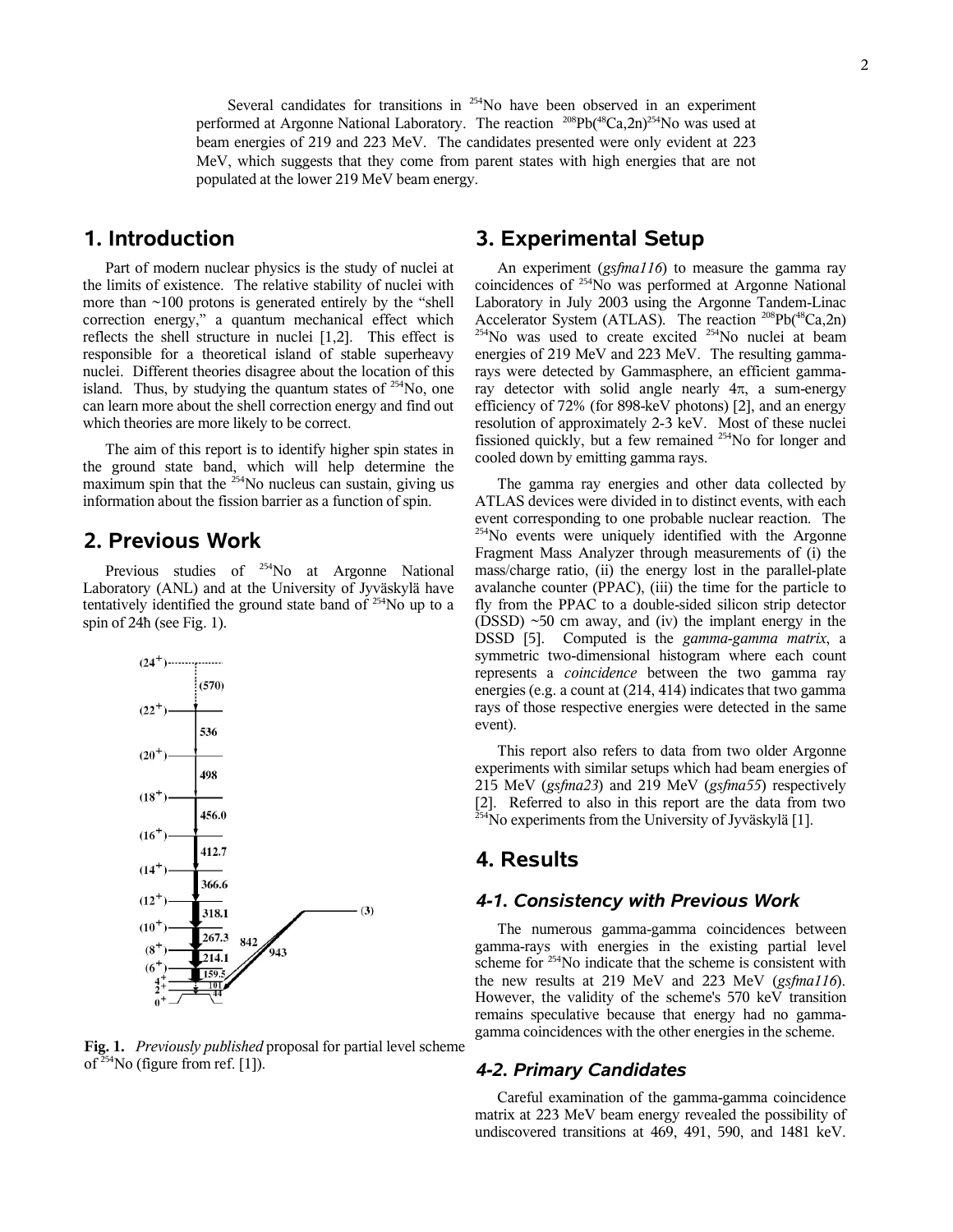Evidence for these candidates in the form of gamma-gamma matrix projections is shown in Fig. 3. These candidates were not evident in the data taken at 219 MeV beam energy, which suggests that their parent states have a spin and/or energy higher than the states that are populated at 219 MeV.

The strongest candidate from this experiment (*gsfma116*) is 469 keV. This candidate has one coincidence with each of 4 well-established transitions (see Fig. 3). In addition, this candidate has a coincidence with the tentative transition 570 keV, which is hypothesized to be at the top of the currentlyknown ground state band. This means that there is a good chance that 570 is in the ground state band and 469 keV is the next higher transition in the ground state band, with a parent state spin of 26<sup>+</sup>.

The second strongest candidate from this experiment is 491 keV. This candidate has one coincidence with each of 3 well-established transitions, and it also has 3 coincidences that are only 2 keV away.

The other two primary candidates are 590 and 1481 keV, which each have 3 coincidences with well-established transitions.

These primary candidates are good because they have more coincidences with well-established ground state band transitions than the top three transitions already published in ref. [1]; at 223 MeV the published transitions 498, 536, and 570 have only 2, 1, and 0 coincidences with lower published transitions, respectively. However, the published transitions show a somewhat greater intensity in the overall gamma spectra (see Fig. 5).

There are not coincidences between the candidate energies to add supporting evidence.

#### *4-3. The Smooth Extension*

The plot of spin versus transition energy is a smooth curve; while the points on the curve are discrete, they appear to follow a predictable pattern. If the next highest state in the ground state band follows that pattern, as predicted by ref. [4], then one would expect its transition energy to be around 600 keV. The previously mentioned candidate at 590 keV is close enough that it could be considered a smooth extension of the curve, but there is actually another smooth extension candidate at 603 keV.

The evidence supporting the 603 keV transition is dubious: There are unusually high counts in the overall gamma spectra in the neighborhood of 603 keV (see Fig. 5). These patterns were seen at all beam energies. However, these patterns are unlikely to come from a single transition, because they have the wrong shape, and they are too wide. Also, the position of these patterns varies noticeably among the different data sets.

In the *gsfma116* data at 219 MeV and 223 MeV beam energies, the only gamma-gamma coincidences between ~603 keV and known transitions are: 601 with 158 keV and 607 with 413 keV. These coincidences are too far apart to be considered to belong to a single transition near 603 keV.

But there is something special about that energy.

Perhaps better data would allow the identification of multiple transitions with energies ~603 keV.

#### *4-4. Lesser Candidates*

Another four transition candidates came from (probably) a single high-multiplicity event at 223 MeV beam energy where Gammasphere detected seven photons: one K x-ray (143 keV) [2], two gamma rays that are well-established transitions (214 and 414 keV), and four other gamma rays (339, 376, 624, and 1168 keV) which are now called the "lesser candidates." Fig. 4 shows that each lesser candidate except 376 keV has no interesting coincidences besides the ones resulting from the (probable) seven-photon event (see Fig. 4). These candidates were not evident in the data taken at 219 MeV beam energy.

#### *4-5. No Candidate-Candidate Coincidences*

Besides the coincidences coming from the (probable) high multiplicity event described in Section 4-4, there were no coincidences observed between any two of the nine of the candidates mentioned in this report. If a coincidence between two candidates had been observed, it would have been evidence that both candidates were real transitions and one of them fed in to the other.

### *4-6. Small Peaks*

The total <sup>254</sup>No gamma ray spectra from this experiment and other <sup>254</sup>No experiments are presented in Fig. 5. Some of these spectra show small peaks for some of the candidates reported in this report, which bolsters their candidacies.

#### *4-7. Moment of Inertia*

The moment of inertia of a quantum state can be computed from two different equations [5]:

$$
J^{(1)} = \hbar^2 \frac{(4 I - 2)}{(2 E_{gamma})}
$$

$$
J^{(2)} = \hbar^2 \frac{4}{(E_{gamma}(I) - E_{gamma}(I - 2))}
$$

The plot of transition energy versus moment of inertia for the previously published ground state band transitions is smooth, but if the next transition in the ground state is 469 keV, the star candidate, then the pattern will have a backbend (see Fig. 6). This would imply a structure change in <sup>254</sup>No [5].

## **5. Conclusion**

There are several candidates for the next highest ground state band transition in  $^{254}$ No. A smooth extension of the spin-energy curve would be a transition somewhere around 600 keV, but the best candidate for the next ground state transition is actually 469 keV.

However, it is also possible that the next highest ground state band state has not been observed, and that none of the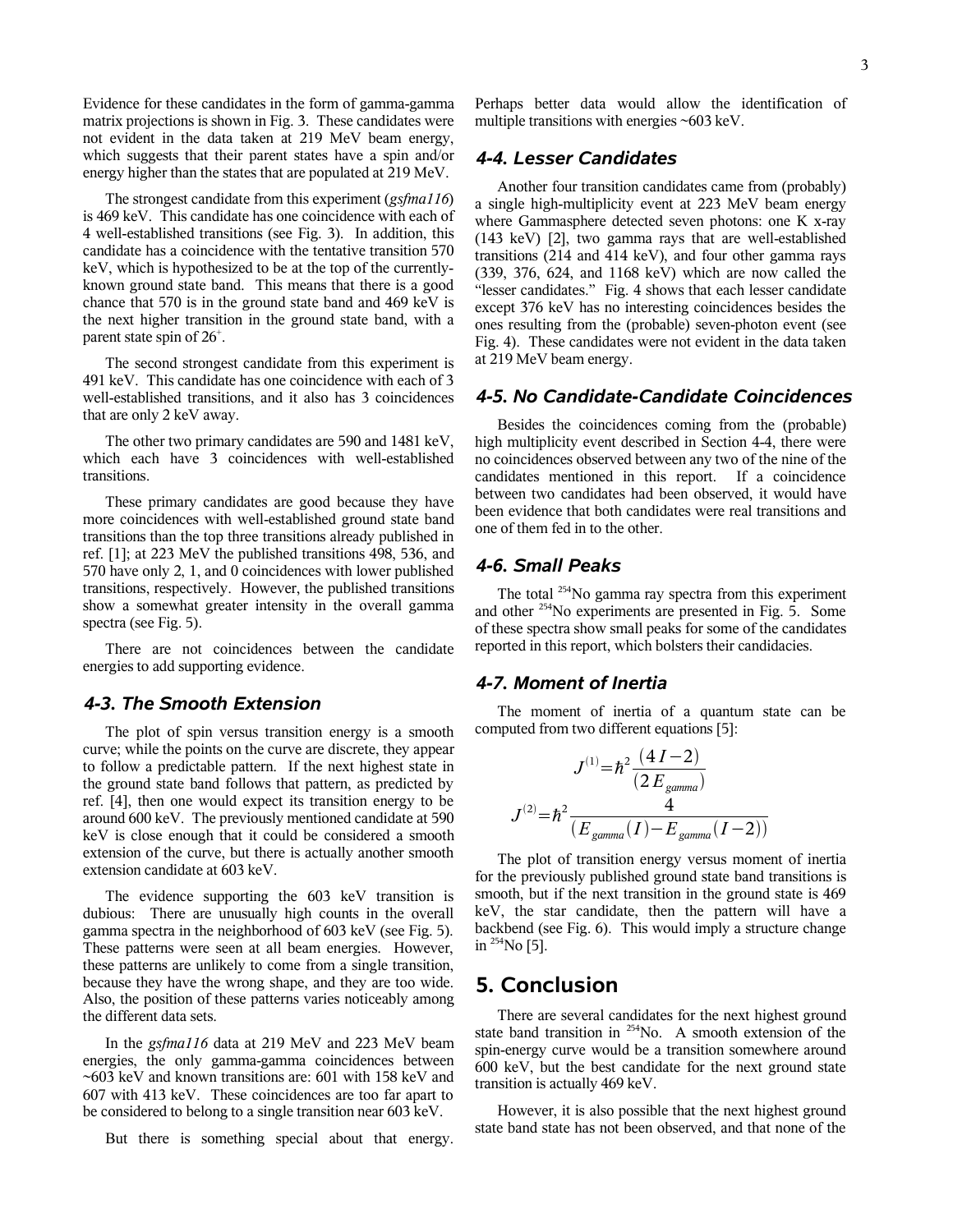candidates are correct. More data are needed. The next step is to analyze the gamma-gamma coincidences from the University of Jyväskylä to see if the candidates reported here stand out.

The physical significance of a backbend is sufficiently important that a second experiment to confirm it should be considered.

# **6. References**

- [1] S. Eeckhaudt, Eur. Phys. J. A 26, 227-232 (2005)
- [2] P. Reiter et al., Phys. Rev. Lett. 84, 3542-3545 (2000)
- [3] Martin Venhart, private communication via T. L. Khoo (2006)
- [4] T. Duguet, Nuclear Physics A 679, 427-440 (2001)
- [5] T. L. Khoo, private communication
- [6] S. K. Tandel et al., Phys. Rev. Lett., in press (2006)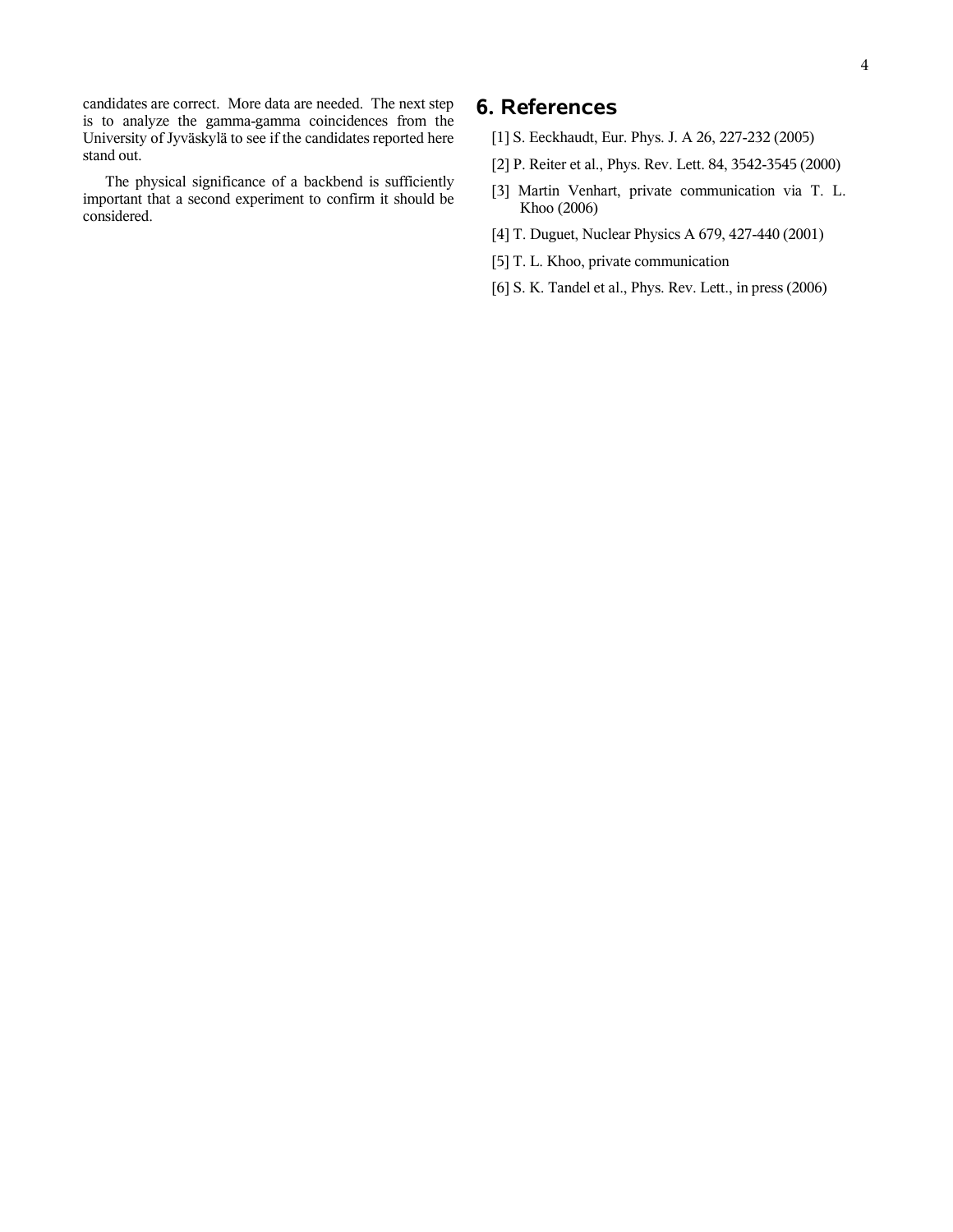

**Fig. 2a.** Spectra projected from the gamma-gamma matrix at 223 MeV beam energy, gated on all the ground state band transitions from ref. [1]. The numbers in the upper right-hand corner indicate the energy used as a gate. The exact width of the gates and the actual gamma energies are in Fig. 2a Data below.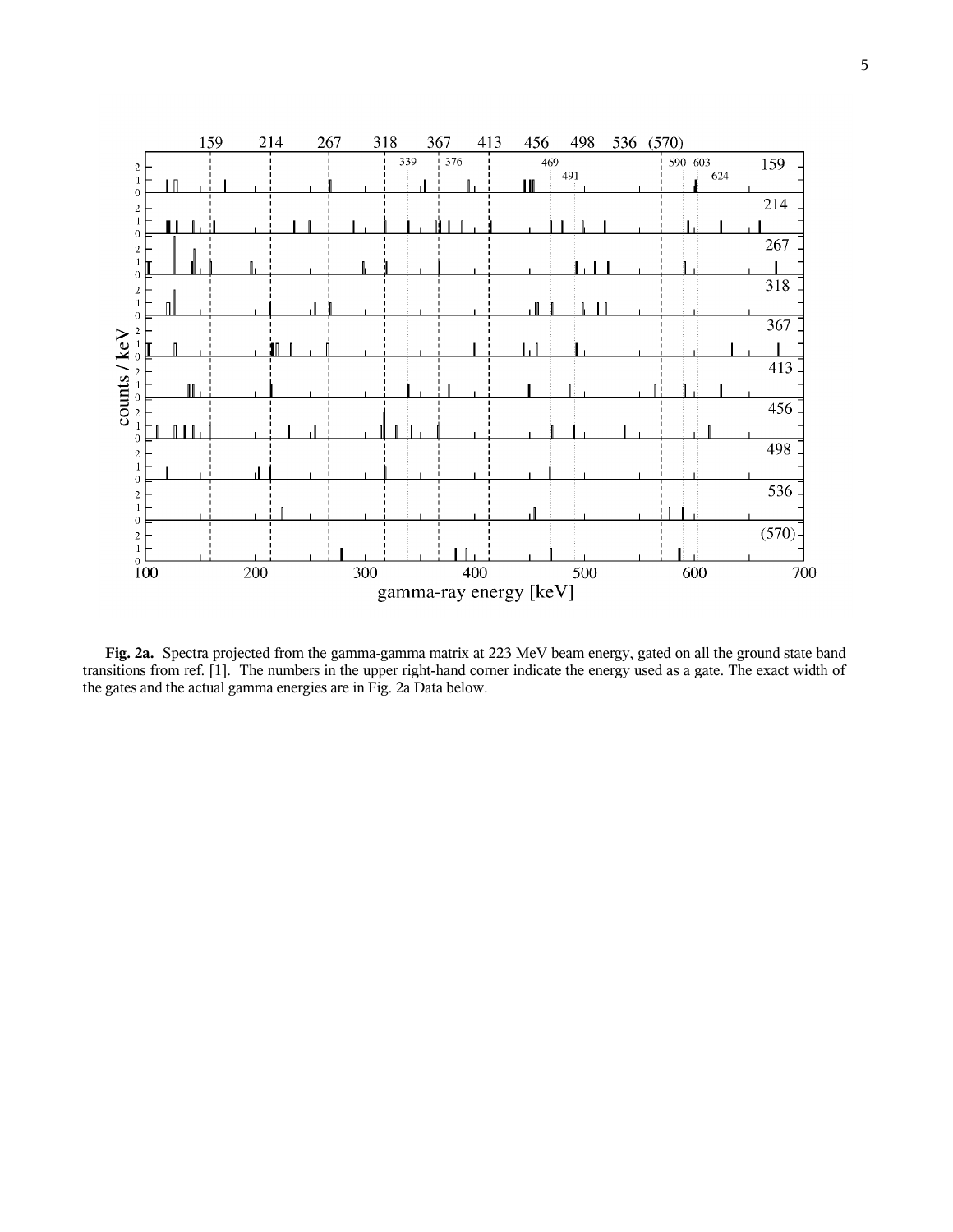| Gamma energy [keV] | Coincident gamma energies [keV] between 100 and 700 keV |  |  |  |  |  |  |  |  |
|--------------------|---------------------------------------------------------|--|--|--|--|--|--|--|--|
| 158                | 126, 394, 445, 453, 601                                 |  |  |  |  |  |  |  |  |
| 159                | 268, 354, 450                                           |  |  |  |  |  |  |  |  |
| 160                | 119, 127, 128, 172                                      |  |  |  |  |  |  |  |  |
| 213                | 119, 318, 469, 498                                      |  |  |  |  |  |  |  |  |
| 214                | 143, 339, 376, 414, 594, 624                            |  |  |  |  |  |  |  |  |
| 215                | 121, 128, 162, 235, 368, 479, 518, 659                  |  |  |  |  |  |  |  |  |
| 216                | 249, 289, 364, 388                                      |  |  |  |  |  |  |  |  |
| 266                | 102, 142, 367, 492                                      |  |  |  |  |  |  |  |  |
| 267                | 126, 144, 144, 591                                      |  |  |  |  |  |  |  |  |
| 268                | 126, 159, 298, 319, 521                                 |  |  |  |  |  |  |  |  |
| 269                | 126, 196, 509                                           |  |  |  |  |  |  |  |  |
| 316                | $\blacksquare$                                          |  |  |  |  |  |  |  |  |
| 317                | 126, 254, 455, 457, 470, 519                            |  |  |  |  |  |  |  |  |
| 318                | 119, 213, 498, 512                                      |  |  |  |  |  |  |  |  |
| 319                | 120, 126, 268                                           |  |  |  |  |  |  |  |  |
| 320                | 121                                                     |  |  |  |  |  |  |  |  |
| 365                | 126, 444                                                |  |  |  |  |  |  |  |  |
| 366                | 127, 265, 456, 634                                      |  |  |  |  |  |  |  |  |
| 367                | 102, 219, 220, 232, 266, 492, 676                       |  |  |  |  |  |  |  |  |
| 368                | 215, 399                                                |  |  |  |  |  |  |  |  |
| 412                | 486, 591                                                |  |  |  |  |  |  |  |  |
| 413                | 139                                                     |  |  |  |  |  |  |  |  |
| 414                | 143, 214, 339, 376, 624                                 |  |  |  |  |  |  |  |  |
| 415                | 449, 564                                                |  |  |  |  |  |  |  |  |
| 453                | 158, 230, 328, 342                                      |  |  |  |  |  |  |  |  |
| 454                | 536                                                     |  |  |  |  |  |  |  |  |
| 455                | 254, 317                                                |  |  |  |  |  |  |  |  |
| 456                | 127, 366, 490, 613                                      |  |  |  |  |  |  |  |  |
| 457                | 110, 135, 143, 314, 317, 470                            |  |  |  |  |  |  |  |  |
| 498                | 119, 213, 318                                           |  |  |  |  |  |  |  |  |
| 499                | 203, 468                                                |  |  |  |  |  |  |  |  |
| 500                | $\blacksquare$                                          |  |  |  |  |  |  |  |  |
| 534                | 577                                                     |  |  |  |  |  |  |  |  |
| 535                | 224, 589                                                |  |  |  |  |  |  |  |  |
| 536                | 454                                                     |  |  |  |  |  |  |  |  |
| 568                | $\overline{\phantom{0}}$                                |  |  |  |  |  |  |  |  |
| 569                | 392, 586                                                |  |  |  |  |  |  |  |  |
| 570                | 278, 382, 469                                           |  |  |  |  |  |  |  |  |
| 571                | $\blacksquare$                                          |  |  |  |  |  |  |  |  |

**Fig. 2a Data.** The gamma-gamma coincidences graphed in Fig. 2a. Coincidences with known transitions are **bold**.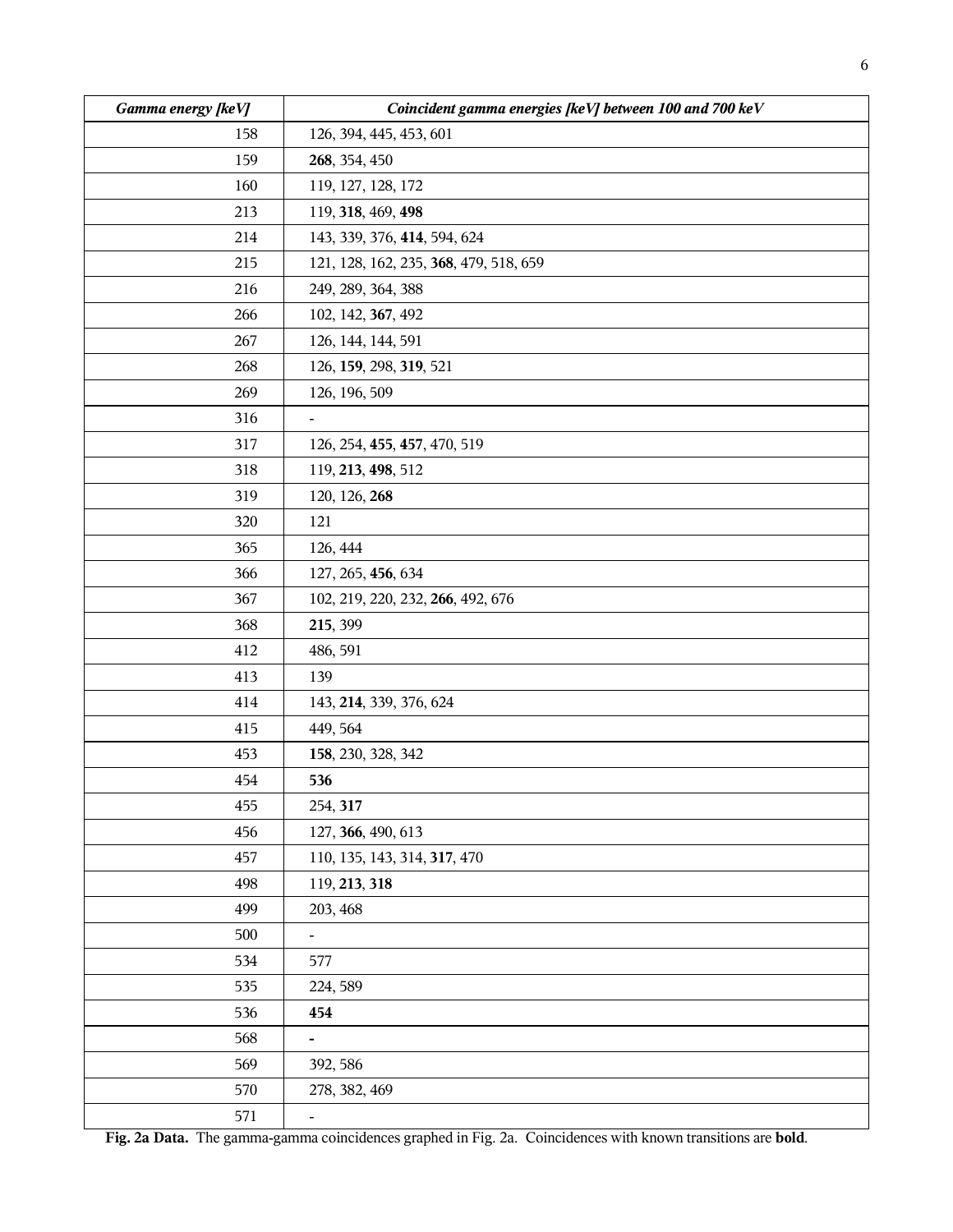

**Fig. 2b.** Spectra projected from the gamma-gamma matrix at **219 MeV** beam energy, gated on all the ground state band transitions from ref. [1]. The numbers in the upper right-hand corner indicate the energy used as a gate. The exact width of the gates and the actual gamma energies are in Fig. 2b Data below.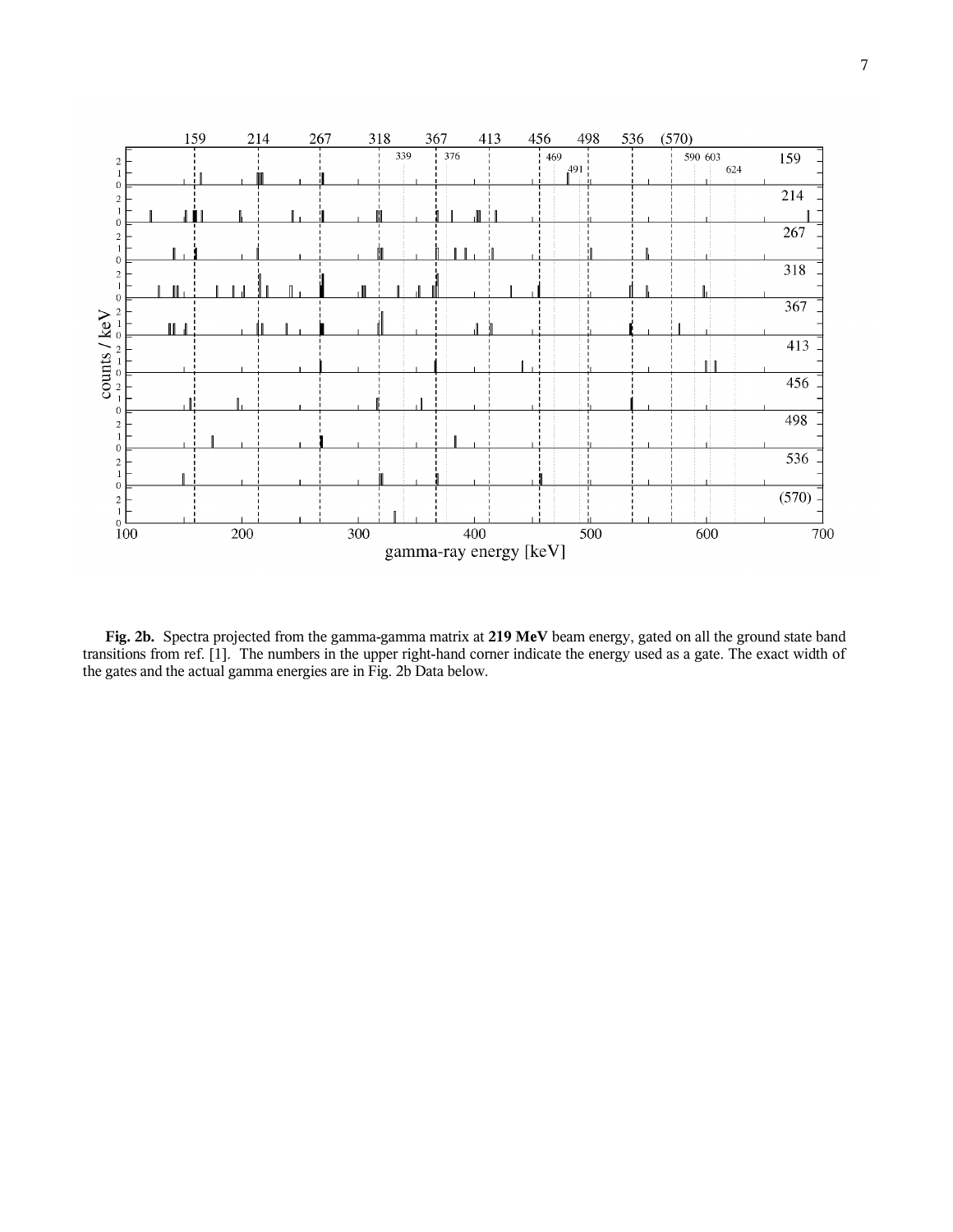| Gamma energy [keV] | Coincident gamma energies [keV] between 100 and 700 keV |  |  |  |  |  |  |  |  |
|--------------------|---------------------------------------------------------|--|--|--|--|--|--|--|--|
| 158                | 215                                                     |  |  |  |  |  |  |  |  |
| 159                | 164, 217, 480                                           |  |  |  |  |  |  |  |  |
| 160                | 213, 269                                                |  |  |  |  |  |  |  |  |
| 213                | 160, 198, 269, 368, 380, 402, 418                       |  |  |  |  |  |  |  |  |
| 214                | 121, 243, 404, 687                                      |  |  |  |  |  |  |  |  |
| 215                | 158, 316, 319                                           |  |  |  |  |  |  |  |  |
| 216                | 151, 165                                                |  |  |  |  |  |  |  |  |
| 266                | $\overline{\phantom{0}}$                                |  |  |  |  |  |  |  |  |
| 267                | 141, 317, 367, 392, 415                                 |  |  |  |  |  |  |  |  |
| 268                | 383, 500                                                |  |  |  |  |  |  |  |  |
| 269                | 160, 213, 318, 320, 368, 548                            |  |  |  |  |  |  |  |  |
| 316                | 215, 455                                                |  |  |  |  |  |  |  |  |
| 317                | 141, 144, 221, 267, 305, 364, 367                       |  |  |  |  |  |  |  |  |
| 318                | 178, 192, 269, 303, 334, 352, 535, 597                  |  |  |  |  |  |  |  |  |
| 319                | 215, 242, 431                                           |  |  |  |  |  |  |  |  |
| 320                | 201, 241, 269, 368, 534, 548                            |  |  |  |  |  |  |  |  |
| 365                | 217                                                     |  |  |  |  |  |  |  |  |
| 366                | 137, 151, 238, 414                                      |  |  |  |  |  |  |  |  |
| 367                | 267, 317                                                |  |  |  |  |  |  |  |  |
| 368                | 213, 269, 320, 402, 534, 576                            |  |  |  |  |  |  |  |  |
| 412                | $\blacksquare$                                          |  |  |  |  |  |  |  |  |
| 413                | 441, 607                                                |  |  |  |  |  |  |  |  |
| 414                | 366, 599                                                |  |  |  |  |  |  |  |  |
| 415                | 267                                                     |  |  |  |  |  |  |  |  |
| 453                | $\blacksquare$                                          |  |  |  |  |  |  |  |  |
| 454                | 196, 354                                                |  |  |  |  |  |  |  |  |
| 455                | 155, 316                                                |  |  |  |  |  |  |  |  |
| 456                | ۰.                                                      |  |  |  |  |  |  |  |  |
| 457                | 535                                                     |  |  |  |  |  |  |  |  |
| 498                | $\blacksquare$                                          |  |  |  |  |  |  |  |  |
| 499                | $\blacksquare$                                          |  |  |  |  |  |  |  |  |
| 500                | 268, 383                                                |  |  |  |  |  |  |  |  |
| 534                | 320, 368                                                |  |  |  |  |  |  |  |  |
| 535                | 318, 457                                                |  |  |  |  |  |  |  |  |
| 536                | 149                                                     |  |  |  |  |  |  |  |  |
| 568                | $\blacksquare$                                          |  |  |  |  |  |  |  |  |
| 569                | 331                                                     |  |  |  |  |  |  |  |  |
| 570                | $\frac{1}{2}$                                           |  |  |  |  |  |  |  |  |
| 571                | $\blacksquare$                                          |  |  |  |  |  |  |  |  |

**Fig. 2b Data.** The gamma-gamma coincidences graphed in Fig. 2b. Coincidences with known transitions are **bold**.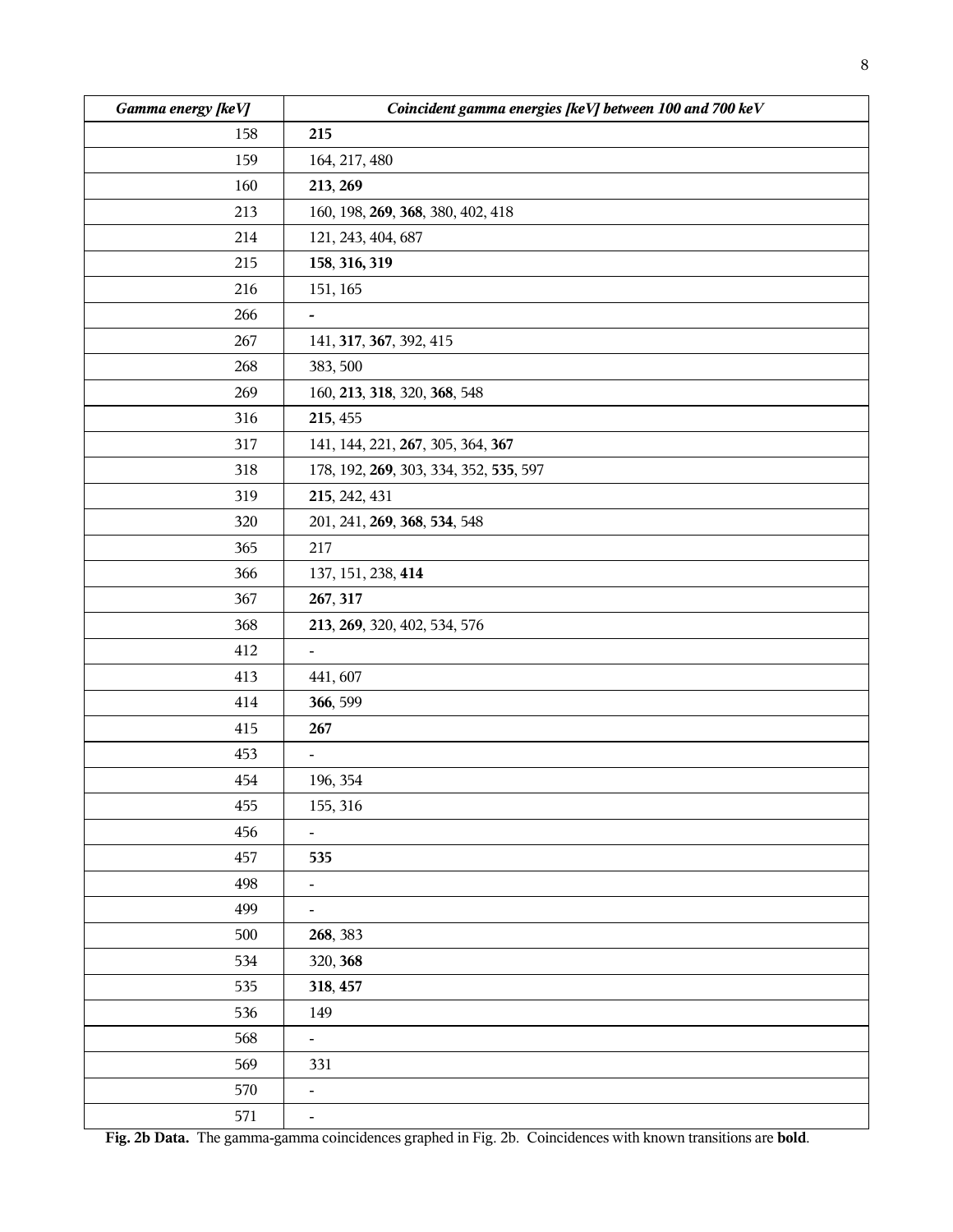

**Fig. 3.** Spectra projected from the gamma-gamma matrix at 223 MeV beam energy, gated on four candidates for a transition in <sup>254</sup>No. The numbers in the upper right-hand corner indicate the energy used as a gate. The exact width of the gates and the actual gamma energies are in Fig. 3 Data below.

| Gamma energy [keV] | Coincident gamma energies [keV] between 100 and 700 keV |  |  |  |  |  |
|--------------------|---------------------------------------------------------|--|--|--|--|--|
| 468                | 143, 199, 203, 348, 499                                 |  |  |  |  |  |
| 469                | 213, 278, 382, 570                                      |  |  |  |  |  |
| 470                | 317, 457                                                |  |  |  |  |  |
| 489                | 116, 127, 265, 544                                      |  |  |  |  |  |
| 490                | 144, 211, 211, 426, 456, 613                            |  |  |  |  |  |
| 491                | $\overline{\phantom{a}}$                                |  |  |  |  |  |
| 492                | 102, 266, 367                                           |  |  |  |  |  |
| 589                | 189, 247, 247, 535, 557                                 |  |  |  |  |  |
| 591                | 267, 412, 674                                           |  |  |  |  |  |
| 1479               | 159, 268                                                |  |  |  |  |  |
| 1482               | 534, 577                                                |  |  |  |  |  |

**Fig. 3 Data.** The gamma-gamma coincidences graphed in Fig. 3. Coincidences with well-established transitions are **bold**.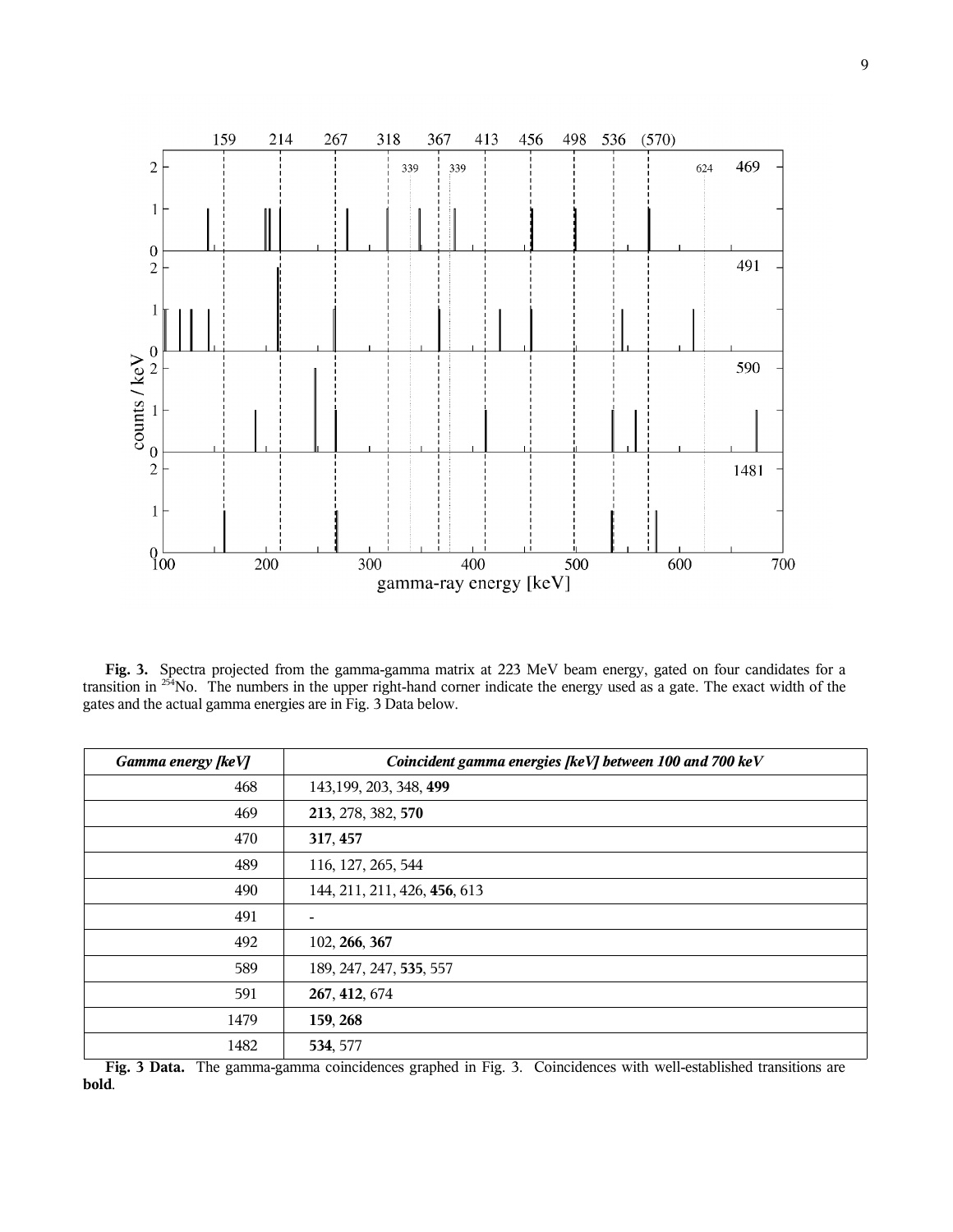

**Fig. 4.** Spectra projected from the gamma-gamma matrix at 223 MeV beam energy, gated on four candidates for a transition in <sup>254</sup>No which came from (probably) one high-multiplicity event. The numbers in the upper right-hand corner indicate the energy used as a gate. The exact widths of the gates and the actual gamma energies are in Fig. 4 Data below.

| Gamma energy [keV] | Coincident gamma energies [keV] between 100 and 1300 keV |  |  |  |  |  |
|--------------------|----------------------------------------------------------|--|--|--|--|--|
| 339                | 127, 143, 214, 297, 376, 414, 624, 1168                  |  |  |  |  |  |
| 340                | 130                                                      |  |  |  |  |  |
| 375                | 126, 137, 333, 943                                       |  |  |  |  |  |
| 376                | <u>143, 214, 339, 414, 615, 624, 1168</u>                |  |  |  |  |  |
| 624                | <u>143, 214, 339, 376, 414, 1168</u>                     |  |  |  |  |  |
| 1168               | 143, 214, 339, 376, 413, 414, 624                        |  |  |  |  |  |

**Fig. 4 data.** The gamma-gamma coincidences graphed in Fig. 4. The coincidences that probably came from one highmultiplicity event are underlined.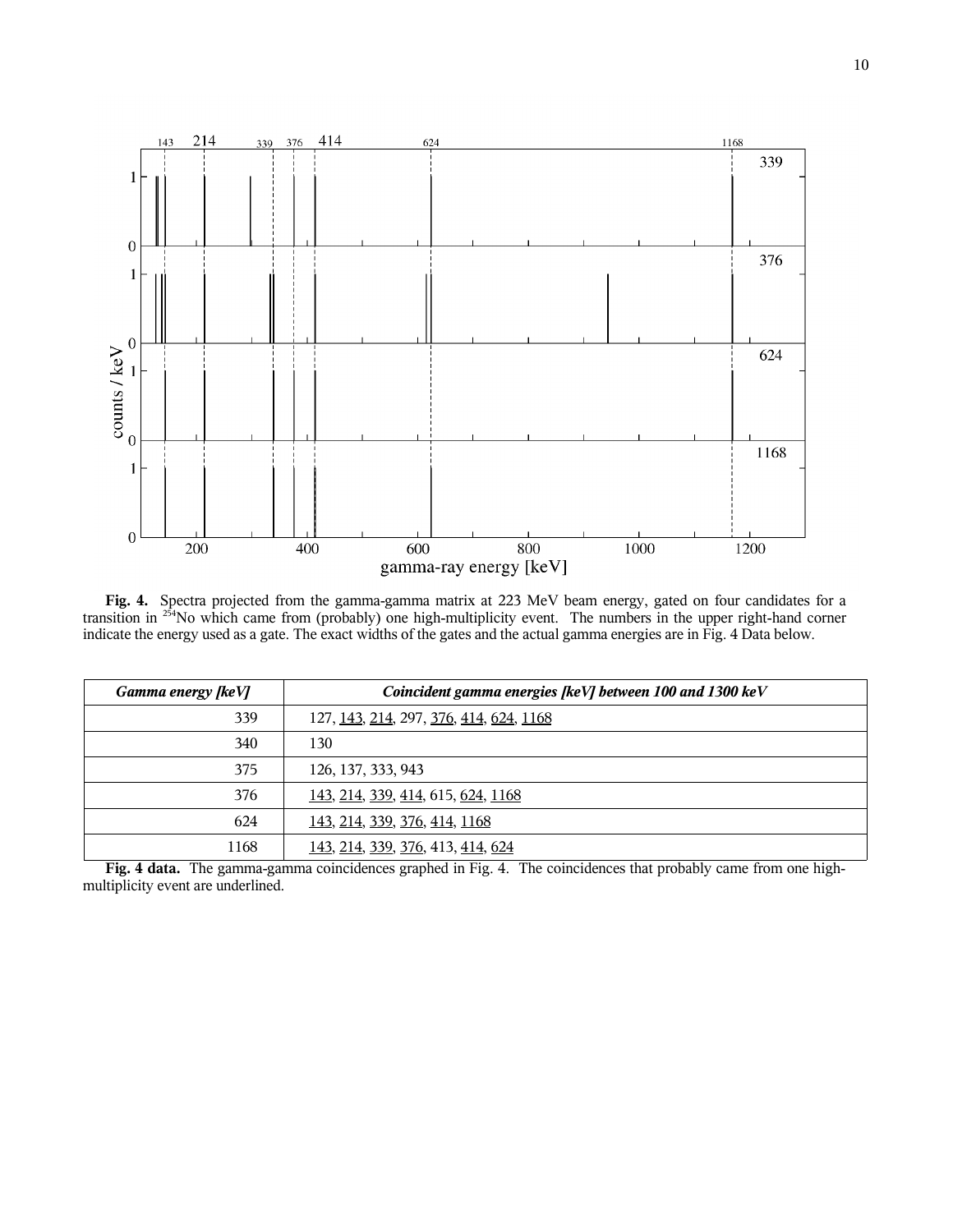

**Fig. 5.** The total <sup>254</sup>No gamma spectra (e.g. all the gamma rays within from <sup>254</sup>No events) from: (a) the sum of the spectra for beam energies 219 and 223 MeV, from the present experiment; (b) 223 MeV beam energy from the present experiment; (c) the sum of the spectra from the two experiments at 215 MeV and 219 MeV in ref. [2]; (d) the sum of experiments using Jurogam [1, 3]; (e) the sum of spectra from *all* the <sup>254</sup>No experiments discussed in this report. The lines at 842 and 944 represent transitions from an isomer (a long-lived state outside the ground state band) [6]. This figure continues on the next page.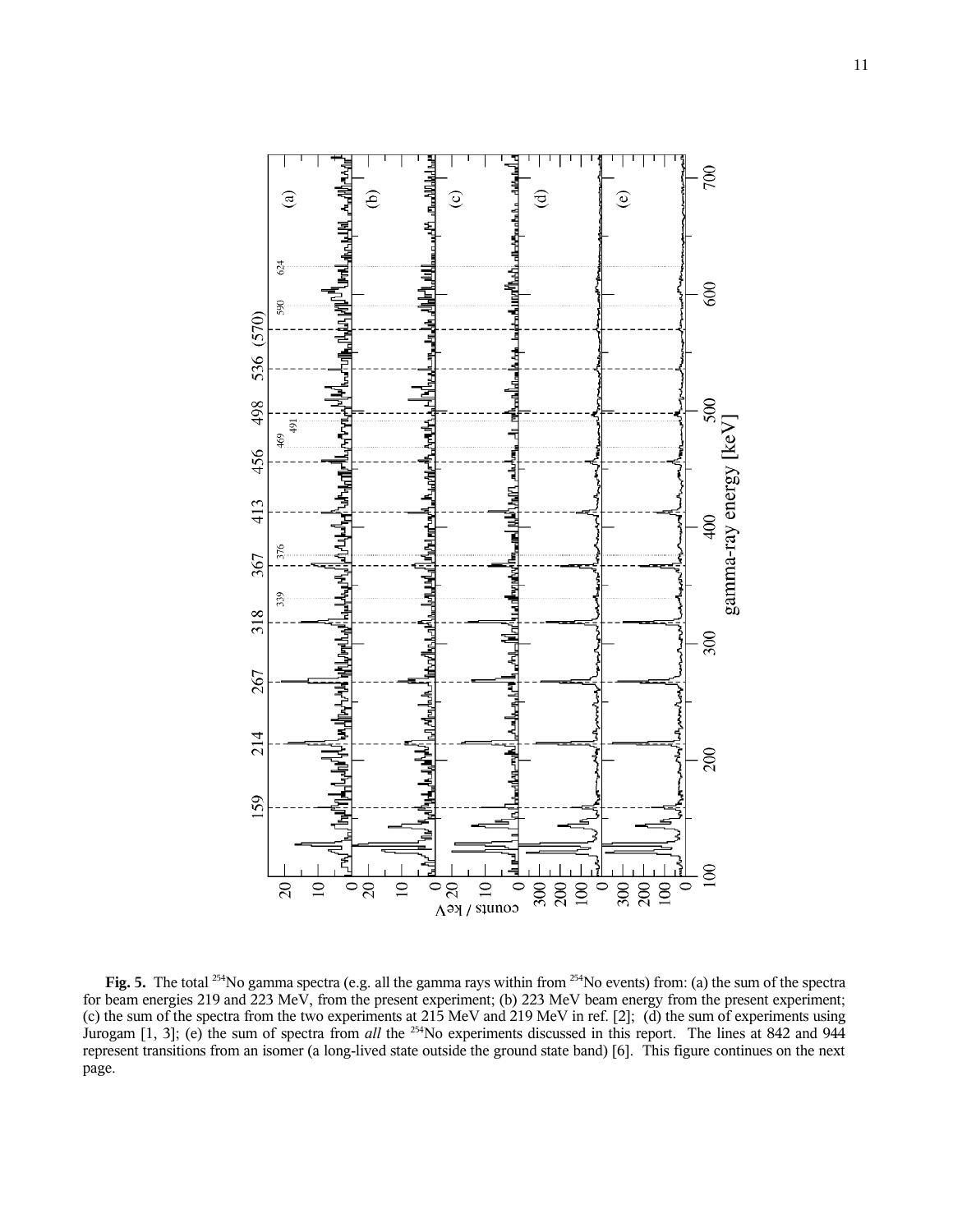

**Fig. 5 continued from last page.**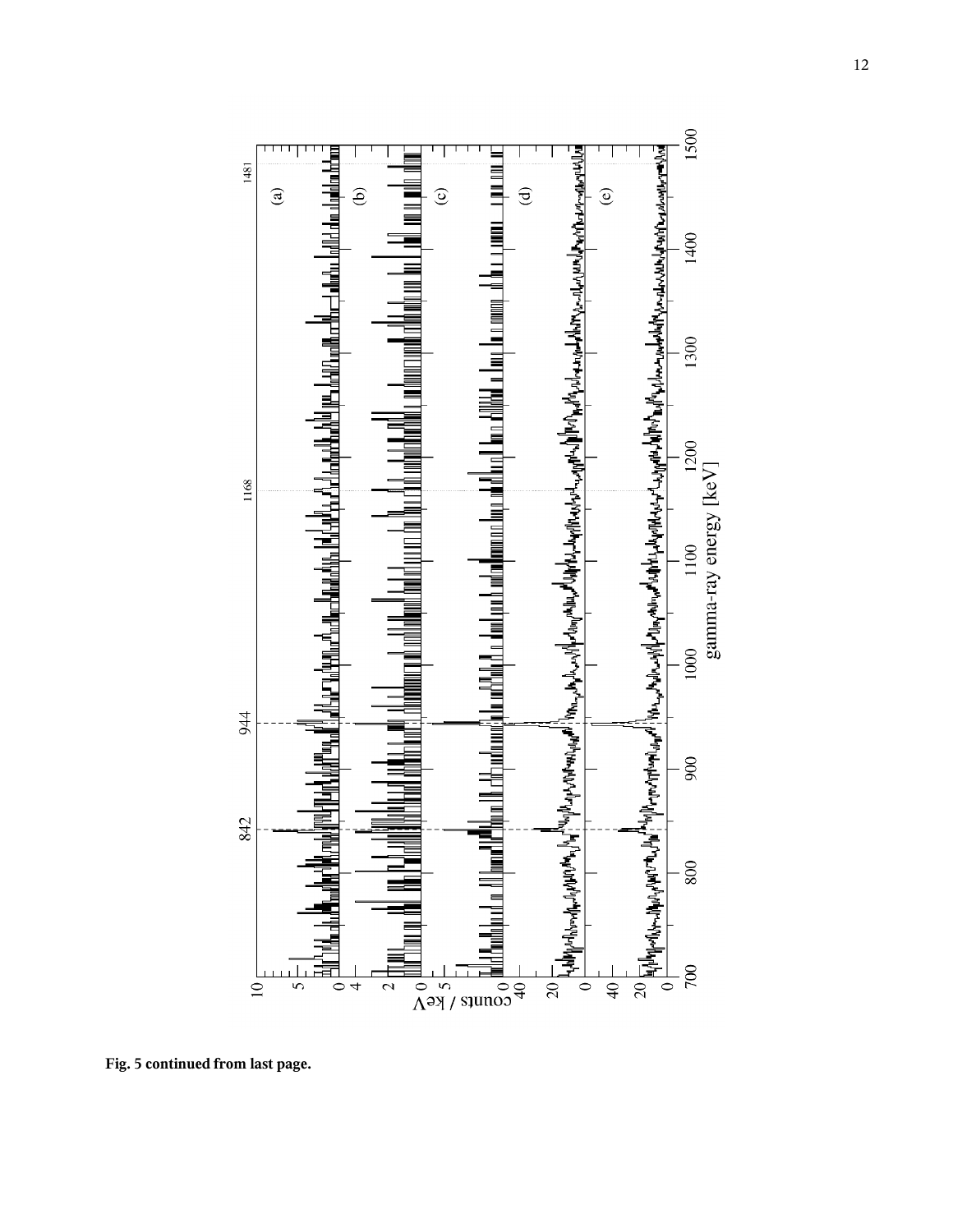

**Fig. 6.** The moment of inertia of the nucleus, calculated two different ways. The two unusual points represent the hypothesized 469 keV transition feeding in to the top of the ground state band.

| keV  | 159                      | 214 | 267                      | 318                      | 367                      | 413 | 456 | 498                      | 536                      | 570                      | 841 | 944                          | 469                      | 491                      | 590 | 1481                     | 339                      | 376 | 624 | 1168           |
|------|--------------------------|-----|--------------------------|--------------------------|--------------------------|-----|-----|--------------------------|--------------------------|--------------------------|-----|------------------------------|--------------------------|--------------------------|-----|--------------------------|--------------------------|-----|-----|----------------|
| 159  | 159                      | 2   | 2                        |                          |                          |     |     |                          |                          |                          |     |                              |                          |                          |     | 1                        |                          |     |     |                |
| 214  | $\overline{\phantom{a}}$ | 214 |                          | 3                        | 2                        |     |     | 1                        |                          |                          |     |                              | и                        |                          |     |                          |                          |     | ٠   | 1              |
| 267  | $\overline{\phantom{a}}$ |     | 267                      | 4                        | 3                        |     |     | ٠                        |                          |                          |     |                              |                          |                          |     | -1                       |                          |     |     |                |
| 318  | $\overline{\phantom{a}}$ | -   | $\overline{\phantom{a}}$ | 318                      | 3                        |     | 3   |                          | 2                        |                          |     |                              |                          |                          |     |                          |                          |     |     |                |
| 367  | $\overline{\phantom{a}}$ | -   | $\overline{\phantom{a}}$ |                          | 367                      |     |     |                          | 1                        |                          |     |                              |                          | 1                        |     |                          |                          |     |     |                |
| 413  | $\overline{\phantom{0}}$ | -   | -                        | -                        | $\overline{\phantom{a}}$ | 413 |     |                          |                          |                          |     |                              |                          |                          | ⊣   |                          |                          |     |     | $\overline{2}$ |
| 456  | $\overline{\phantom{a}}$ | -   | -                        | $\overline{\phantom{a}}$ | $\overline{\phantom{a}}$ |     | 456 |                          | $\overline{2}$           |                          |     |                              |                          |                          |     |                          |                          |     |     |                |
| 498  | $\overline{\phantom{a}}$ | -   | ۰                        | $\overline{\phantom{a}}$ | $\overline{\phantom{a}}$ |     | -   | 498                      |                          |                          |     |                              |                          |                          |     |                          |                          |     |     |                |
| 536  | $\overline{\phantom{a}}$ | -   | -                        | -                        | $\overline{\phantom{a}}$ | -   | ۰   | -                        | 536                      |                          |     |                              |                          |                          |     |                          |                          |     |     |                |
| 570  | $\overline{\phantom{a}}$ | -   | -                        | -                        | $\overline{\phantom{a}}$ | -   | -   | $\overline{\phantom{a}}$ | $\overline{\phantom{a}}$ | 570                      |     |                              |                          |                          |     |                          |                          |     |     |                |
| 841  | $\overline{\phantom{a}}$ | -   | $\overline{\phantom{a}}$ | $\overline{\phantom{a}}$ | $\overline{\phantom{a}}$ | -   | ۰.  | $\overline{\phantom{a}}$ | $\overline{\phantom{a}}$ | $\overline{\phantom{0}}$ | 841 |                              |                          |                          | 1   |                          |                          |     |     |                |
| 944  | $\overline{\phantom{a}}$ | -   | $\overline{\phantom{a}}$ | $\overline{\phantom{a}}$ | $\overline{\phantom{a}}$ | -   | ۰   | -                        | $\overline{\phantom{a}}$ | -                        |     | 944                          |                          |                          |     |                          |                          | и   |     |                |
| 469  | $\overline{\phantom{a}}$ | -   | -                        | $\overline{\phantom{a}}$ | $\overline{\phantom{a}}$ | -   | ۰   | -                        | ۰.                       | $\overline{\phantom{a}}$ | -   | -                            | 469                      |                          |     |                          |                          |     |     |                |
| 491  | $\overline{\phantom{a}}$ | ۰   | -                        | $\overline{\phantom{a}}$ | $\overline{\phantom{a}}$ | -   | ۰   | $\overline{\phantom{a}}$ | $\overline{\phantom{a}}$ | $\overline{\phantom{a}}$ | -   | ۰                            | -                        | 491                      |     |                          |                          |     |     |                |
| 590  | $\overline{\phantom{a}}$ | -   | -                        | $\overline{\phantom{a}}$ | $\overline{\phantom{a}}$ | -   | ۰   | ۰                        | ۰.                       | -                        | -   | $\qquad \qquad \blacksquare$ | $\overline{\phantom{0}}$ | $\overline{\phantom{a}}$ | 590 |                          |                          |     |     |                |
| 1481 | $\overline{\phantom{a}}$ | -   | -                        | -                        | -                        | -   | ۰   | ۰                        | ۰.                       | -                        | -   | -                            | ۰.                       | -                        | ۰   | 1481                     |                          |     |     |                |
| 339  | $\overline{\phantom{a}}$ | -   | ۰                        | $\overline{\phantom{a}}$ | $\overline{\phantom{a}}$ | -   | ۰   | ۰                        | $\overline{\phantom{a}}$ | $\overline{\phantom{a}}$ | -   | -                            | $\overline{\phantom{0}}$ | $\overline{\phantom{a}}$ |     | $\overline{\phantom{0}}$ | 339                      |     | ٠   | 1              |
| 376  | $\overline{\phantom{a}}$ | -   | $\overline{\phantom{a}}$ | $\overline{\phantom{a}}$ | $\overline{\phantom{a}}$ | -   | ۰   | ۰                        | $\overline{\phantom{a}}$ | $\overline{\phantom{a}}$ | -   | -                            | -                        | $\overline{\phantom{a}}$ | -   | ۰                        | $\overline{\phantom{a}}$ | 376 |     | ٠              |
| 624  | $\overline{\phantom{a}}$ | ۰   | -                        | $\overline{\phantom{a}}$ | $\overline{\phantom{a}}$ | -   | ۰   | $\overline{\phantom{0}}$ | ۰.                       | $\overline{\phantom{a}}$ | -   | -                            | -                        | $\overline{\phantom{a}}$ | -   | $\overline{\phantom{a}}$ | $\overline{\phantom{a}}$ | -   | 624 |                |
| 1168 | $\overline{\phantom{a}}$ | -   | -                        | -                        | $\overline{\phantom{a}}$ |     | -   | ۰                        | $\overline{\phantom{a}}$ | $\overline{\phantom{a}}$ | -   | -                            | $\overline{\phantom{0}}$ | ۰                        | ۰   | -                        | -                        | -   | -   | 1168           |

**Fig. 7.** All the coincidences between known transitions and the eight main candidates for new transitions in the 219 and MeV data from *gsfma116*.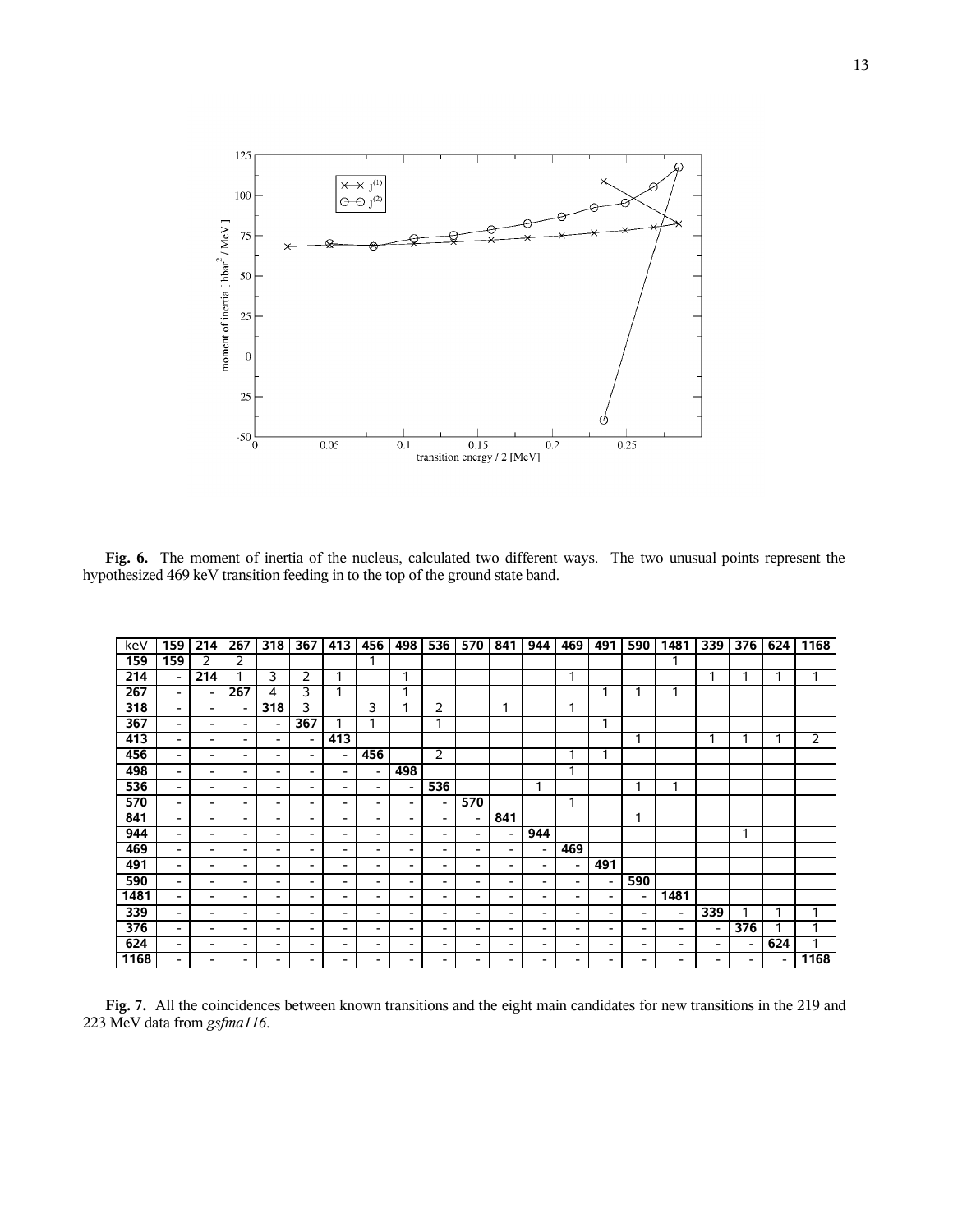| <b>Category</b>                     | <b>Description</b>      | <b>Location</b>                                            |  |  |  |  |  |  |  |  |
|-------------------------------------|-------------------------|------------------------------------------------------------|--|--|--|--|--|--|--|--|
| Raw data                            | Gsfma116, 219 MeV       | /dk/bgo31/khoo/gsfma116/rawdata/223MEV.data                |  |  |  |  |  |  |  |  |
|                                     | Gsfma116, 223 MeV       | /dk/bgo40/khoo/greyson/work/resort 219/219MEV.data         |  |  |  |  |  |  |  |  |
| Root files                          | Gsfma116, 219 MeV       | /dk/bgo40/khoo/greyson/work/resort 219/219MEV.root         |  |  |  |  |  |  |  |  |
| (http://root.cern.ch)               | Gsfma116, 223 MeV       | /dk/bgo40/khoo/greyson/work/resort 223/223MEV.root         |  |  |  |  |  |  |  |  |
| Spectra and gamm-<br>gamma matrices | Gsfma116, 219 MeV       | /dk/bgo40/khoo/greyson/work/resort_219/*.spe, *.ascii, gg* |  |  |  |  |  |  |  |  |
|                                     | Gsfma116, 223 MeV       | /dk/bgo40/khoo/greyson/work/resort 223/*.spe, *.ascii, gg* |  |  |  |  |  |  |  |  |
|                                     | $Gs$ fma55 + $Gs$ fma23 | /dk/bgo40/khoo/greyson/work/gsfma55/*                      |  |  |  |  |  |  |  |  |
|                                     | Jyväskylä               | /dk/bgo40/khoo/greyson/work/finland/*                      |  |  |  |  |  |  |  |  |
| <b>Utilities</b>                    | Precise gates used      | /dk/bgo40/khoo/greyson/work/doit.cc                        |  |  |  |  |  |  |  |  |
| This report                         | This report             | /dk/bgo40/khoo/greyson/work/paper/paper.sxw (or .pdf)      |  |  |  |  |  |  |  |  |
|                                     | Figure $1 + Data$       | /dk/bgo40/khoo/greyson/work/paper/eeckhaudt_scheme.png     |  |  |  |  |  |  |  |  |
|                                     | Figure $2 + Data$       | /dk/bgo40/khoo/greyson/work/paper/known fig/*              |  |  |  |  |  |  |  |  |
|                                     | Figure $3 + Data$       | /dk/bgo40/khoo/greyson/work/paper/cand fig/*               |  |  |  |  |  |  |  |  |
|                                     | Figure $4 + Data$       | /dk/bgo40/khoo/greyson/work/paper/lesser fig/*             |  |  |  |  |  |  |  |  |
|                                     | Figure $5 + Data$       | /dk/bgo40/khoo/greyson/work/paper/total fig/*              |  |  |  |  |  |  |  |  |

Table 1. Locations of files used in the making of this report, on the Argonne Physics Division shared hard-disk system.